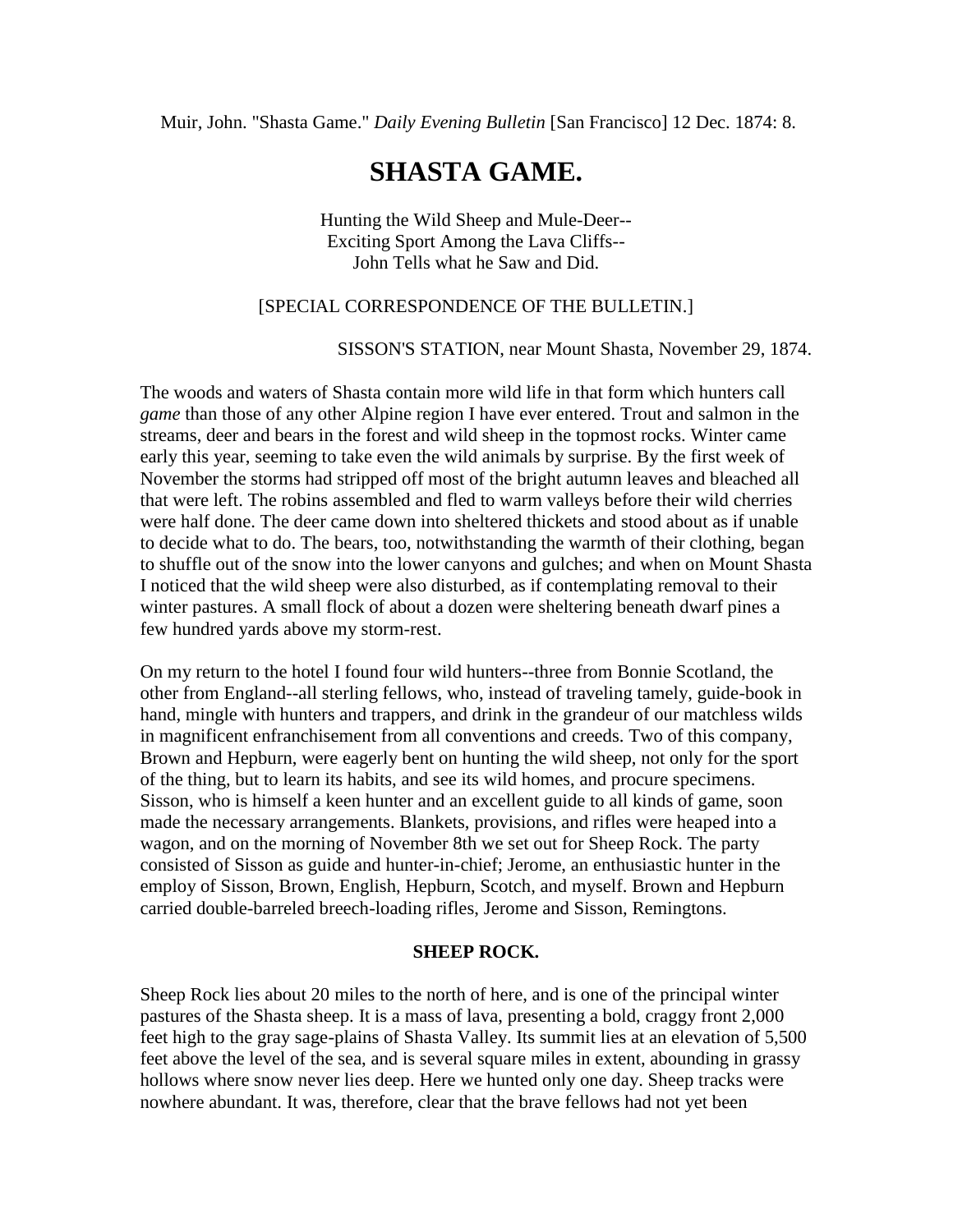stormed down out of their Shasta pastures. Brown was the only one of the company so fortunate as to catch sight of a single sheep. A massive old ram, with enormous horns, allowed him a special interview, at a distance of twenty steps, but his rifle, unluckily, was not held in place, and the brave Otis, bounding over the lava, played him a handsome farewell.

## **MOUNT BREMER.**

Next morning we set out for Mount Bremer, the most noted stronghold of wild sheep in the whole Shasta region, in which large flocks abide both winter and summer. It is distant about thirty miles from Sheep Rock, and five miles from the south shore of the Lower Klamath lake. Our route lay over gray stretches of sage-plain, interrupted by rough lava slopes, timbered with juniper and yellow pine. We camped one night on the edge of a glacier-meadow, arriving early in the afternoon, and after lunch the rifles were carried into the adjacent plains and groves. Hepburn killed a fine buck antelope, which was brought into camp after dark. We had a blazing fire and we brought forward the beautiful stranger into the light and held up his head and steadied him upon his feet. The light fell full upon him, revealing the rare beauty of his color and form and eyes in the most startling manner imaginable. His height at the shoulder was 3 feet; length from nose to root of tail, 5 1/2 feet; length of horns, 7 3/4 inches; length of tail, 4 inches. Limbs smooth and graceful, somewhat slender, yet expressing abundance of substantial power. Head long, blunt and cow-like; hair, dense and spongy, about two inches long, rich yellowish brown on the back and upper half of the sides, white on the belly and lower half of the sides, with white patch on the buttock, and with three bars of white on the lower half of the neck. The tail white beneath, black above. Along the neck and between the ears the hair is four inches long, and stood erect like a mane. The ears were 7 inches long, stiff and pointed like those of a horse. The eyes, which, though dead, were still beautiful, were situated remarkably high, within one inch of the base of the horns. The antelope (*Antilocapra America*) is still abundant in the dry plains and open pine-woods between Mount Shasta and the Klamath lakes, being seen almost every day in flocks of a hundred or more.

#### **ON BREMER RANCH.**

On the 11th of November we arrived at the camp and cattle ranch of the Van Bremers, situated near the base of Mount Bremer, and next morning the sheep hunt began in earnest.

The Vans, after whom the mountain was named, are three brothers, who, weary of hunting and trapping, have settled in this splendid wilderness. They assured us we would encounter no other difficulty in finding sheep than wearisome scrambling in rocks and chaparral, and that two hundred or more made their home on the mountain, and reared their lambs there.

Six years ago they all three ascended the mountain with hounds and rifles to make a grand sheep hunt, hoping to capture a score at least, but after pursuing their noble game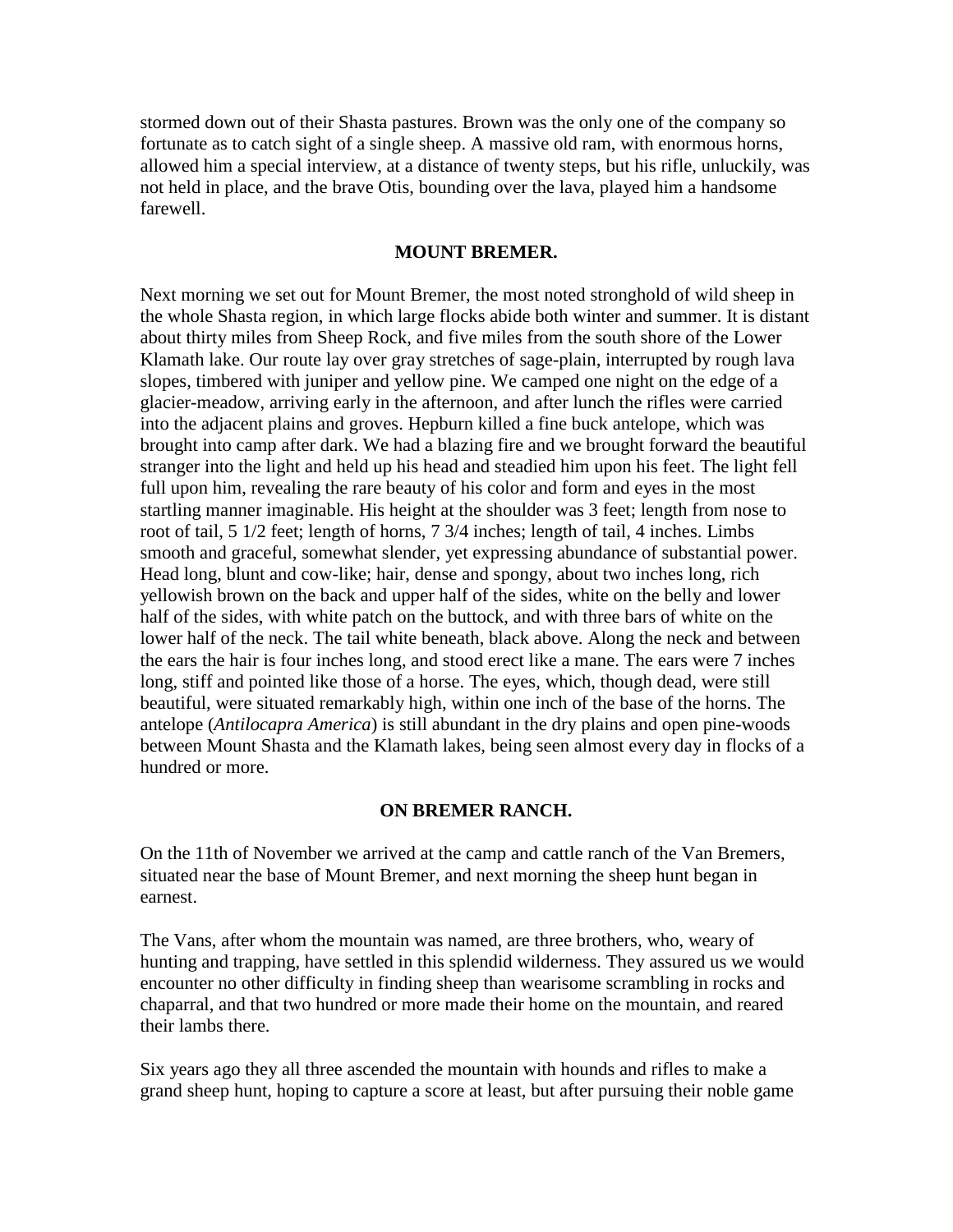for a week, their boots and clothes were torn off, and their hounds lamed and worn out, compelling them to abandon the chase after killing only half a dozen, and they have never attempted to hunt wild sheet since. The hounds, through powerful and well-trained, and keeping up the pursuit night and day, failed to run down a single sheep, old or young, so excellent is their endurance and skill. On smooth ground--that is, level or ascending--the hounds would gain upon them, but on descending ground, and on loose, rough, slopes, and jagged lava crags, they fell far and hopelessly behind.

# **A DAY'S HUNT AND WEARIED HUNTERS--MULE DEER.**

The morning after our arrival was delightfully crisp and exhilarating; frost crystals covered the sage-brush, and the snows of Shasta glowed rosily in the sunrise. The hunters strode up the bulging slopes of Mount Bremer, full of eager, hopeful life. I spent the day in examining a bluff of fossiliferous sandstone on the shore of Klamath lake, and, on returning to camp at sundown, I found Brown and Hepburn sheepless and weary, declaring that for roughness and general inaccessibility the abodes of Modoc sheep surpassed all the Highland crags and tropic jungles they had ever beheld. It seems that some sixty or eighty head in different flocks were seen during the day, and a few patent bullets from three-hundred-dollar rifles scattered among them without effect.

Jerome came in later, reported his having killed a mule-deer (*Cervus Macrotis*), which was brought into camp next morning. This proved to be a splendid buck, the first of the species I had seen. His weight, exclusive of the viscera, was 225 pounds; height of the shoulder, 3 feet 7 inches; girth behind the shoulders, 3 feet 10 7/8 inches; length from nose to root of tail, 5 feet 7 1/2 inches; length of tail, 6 1/2 inches; length of ears, 10 inches; length of antlers, 2 feet 4 inches. The general color is gray, nearly as in the common black-tailed species; tail white, with a tuft of black hairs 4 inches long on the end; anterior portion of the belly and brisket black; large patch on the buttock white; legs buff.

When the ears were extended horizontally the distance across from tip to tip was 2 feet 1 inch. It is mostly from the size of the ears that this species derives its name, althought the whole body is large and mule-like.

The mule-deer is quite abundant here, but it is seldom seen in company with the blacktailed on the western slopes of the Sierra, or on the coast ranges. It is a much larger deer than the black-tailed and less elegant in general form. Its body is not so round, and in every particular, except the antlers, is constructed on a rougher, heavier and stronger plan. Hepburn declared that our specimen was about as grand and shaggy and noble as the red deer of Scotland.

# **THE HUNT CONTINUED.**

On the second day of the hunt all the rifles were again carried up the wild mountain, and many sheep were seen, but only one was killed. It was a bonnie yearling lamb, whose horns were only small spikes. After being wounded it still ran nimbly over the lava,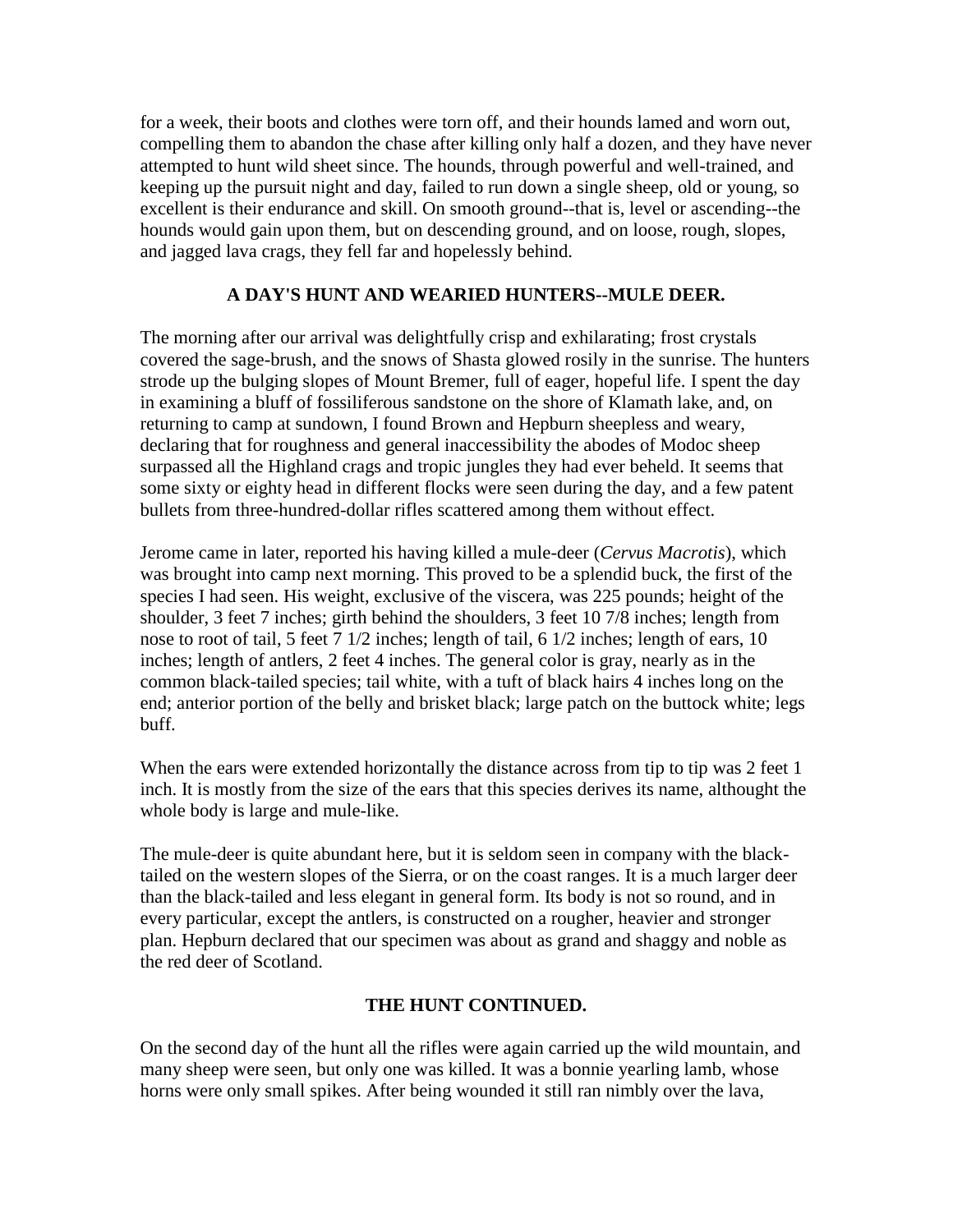followed by our one dog *Guy*, who, according to Jerome, "treed it on a rock," where it was killed by a second shot. Brown and Hepburn were impressed more profoundly than ever with the excellence of Mount Bremer as a sheep castle and with the nobleness of nature's wild sheep, having obtained views of several flocks leaping grandly from rock to rock in full exposure.

So much hard hunting for so little mutton was rather trying, and neither Brown nor Hepburn cared to face the mountain next day. The Vans informed us that large flocks frequently descended the mountain and strolled out into the Modoc lava-beds. We, therefore, determined to hunt in that direction, and as one of the Vans consented to guide us we became sanguine once more. Blankets, etc., were piled into the wagon and driven round to Rett lake, where we were to camp, while the hunters rode in different directions after game; but this day nothing was seen excepting sage-hens and wolves.

## **SISSON JOINS THE HUNT AMONG THE LAVA CLIFFS.**

Next day we returned to Van Bremer's, hunting on the way back. Sisson, who had thus far been engaged mostly about camp, set out afoot this morning for a square day's hunting, all by himself, declaring he would "kill a ram before night." Jerome drove round with a wagon, while our guide, Van Bremer, Hepburn, Brown and myself rode straight cross the lava plains between Klamath lake and Mount Bremer, hoping to find game on the way. Nor were we disappointed. We were riding through the sage, in single file, when Van suddenly dismounted and handed me his bridle-rein. I was looking at Mount Bremer at the time, and studying its glacial sculpture, but Van's sharp eyes were looking for sheep, and found them. There they were, fifty or more, rams, ewes and lambs, only sixty or seventy rods off, all in clear sight, on the open plain. The noble animals saw us, however, before we saw them, and stood gazing at us, evidently frightened and feeling caught on account of the levelness of the plain. To the right of them was a jagged battlement of lava; to the left their grand Castle Mountain. They looked excitedly this way and that, as if undecided as to which of the two shelters they should flee to. Meanwhile Van and Hepburn ran toward them, crouching in the sage and taking advantage of a slight swell in the ground, while hunter Brown, who was always doing unheard-of things, had taken his rifle apart and locked it in a box, and sent it home in the wagon like a case of mathematical instruments--a condition of affairs called bad luck. As soon as the hunters' heads began to appear above the swell, the watchful game, seeing the absolute need of moving somewhere, were at length led off toward their mountain by an old ram, all the rest following nearly in single file. The hunters were now within 250 yards, and just as the sheep got under full headway they drew up and took deliberate aim. Van, as he stood with his fourteen-pound rifle to his eye, looked exactly like the figures one sees on powder-flasks; but when Hepburn was aiming, his tall, manly form was slanted back in the sage-brush, like the mast of a clipper ship. Both fired the same moment and down went a noble old ram as if struck with lightning. A moment's silence, and bang went Hepburn's second barrel and down dropped another sheep. Well done Scotch rifle! A ram with one barrel, a ewe with the other. The scene was wildly exciting, but gunless Brown sat enveloped in the luck he had manufactured in the morning, speaking not a word; outwardly cool as icy Shasta, but perhaps like that old volcano--hot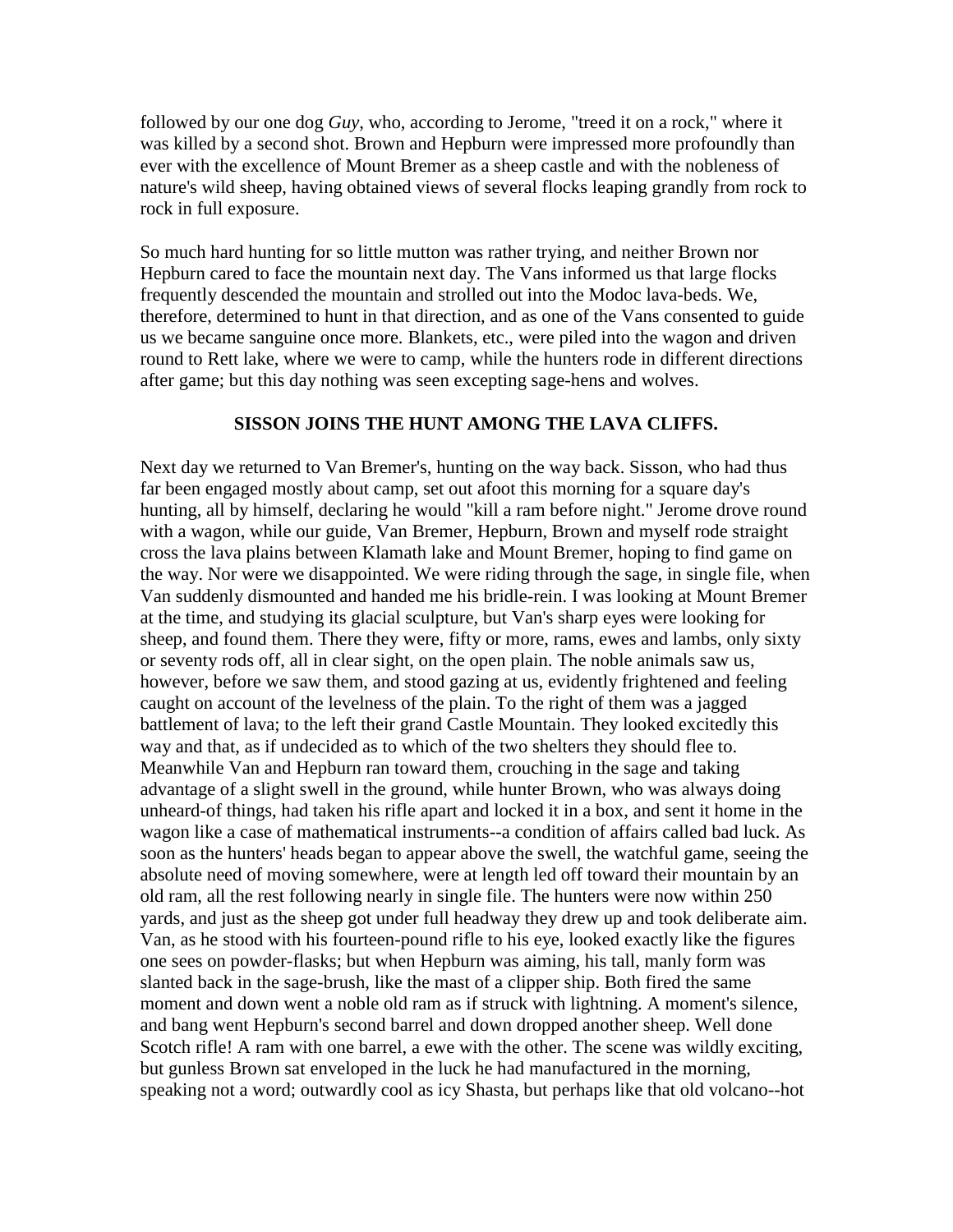within. The brave sheep were now bounding wildly over the plain in a direct line for their stronghold, and a bright thought flashed into Brown. He would head the flying game and drive it back to be shot. So, nerving himself as if ready for an English steeple-chase, he dashed his spurless heels upon his calm mustang, but after galloping madly through the sage at the rate of about two miles an hour he was compelled to draw rein in despair. In the meantime, Hepburn's ram rose again, and after staggering a few rods ran firm and erect with its huge horns thrown back over its shoulders. A second shot missed him and he fled like the wind to the shelter of the lava cliffs. This was a fine specimen, apparently full grown, broad-shouldered and massive like a buffalo, and would probably weigh 350 pounds.

# **THE SAVAGE ELEMENTS IN MAN--SOME RESULTS.**

Leading the mean, lean lives we do, we little know how much wildness there is in us. Only a few centuries separate us from great-grandfathers that were savage as wolves; this is the secret of our love for the hunt. Savageness is natural; civilization, at least in this stage of the play, is strained and unnatural. It requires centuries to tame men, while they are capable of being resavagized in as many years. In the wild exhilaration raised by the running of the game, and the firing, and the pursuit of the wounded, we could have torn and worried like mastiffs, but all this passed away, and we were Christians again. We went up to the ewe, which was "all that was left of them--left of the fifty." She was still breathing, but helpless. Her eye was remarkably mild and gentle, and called out sympathy as if she were human. Poor woman-sheep! She was shot through the head and never knew what hurt her. Bremer drew a big knife and coolly shed her blood, which formed a crimson pool in a hollow of the lava.

It was near sundown and we were five miles from camp. The stars came out, and every trace of excitement faded from our minds. Sisson reached camp just when we did, and reported more blood. He had killed a ram on the mountain and a couple of mule-deer.

|                                     | RAM.          |                     | EWE.          |        |
|-------------------------------------|---------------|---------------------|---------------|--------|
|                                     | lft.          | in.                 | ft.           | lin.   |
| Height at shoulders                 | 3             | 6                   | 3             |        |
| Girth                               | 3             | 11                  | 3             | 31/4   |
| Length from nose to root of tail 5  |               | $10 \frac{1}{4}$  4 |               | 31/2   |
| Length of ears                      |               | 43/4                | Ю             | 5      |
| Length of tail                      |               | 41/4                | 10            | 41/2   |
| Length of horns around curve        | 2             | 9                   | Ю             | 11 1/2 |
| Distance across, from tip to tip    | $\mathbb{I}2$ | 51/2                |               |        |
| Circumference of horns at base $ 1$ |               | 4                   | $\mathcal{O}$ | 6      |

Both the ram and the ewe were said by Van Bremer to be considerably below the average size. They measured as follows: